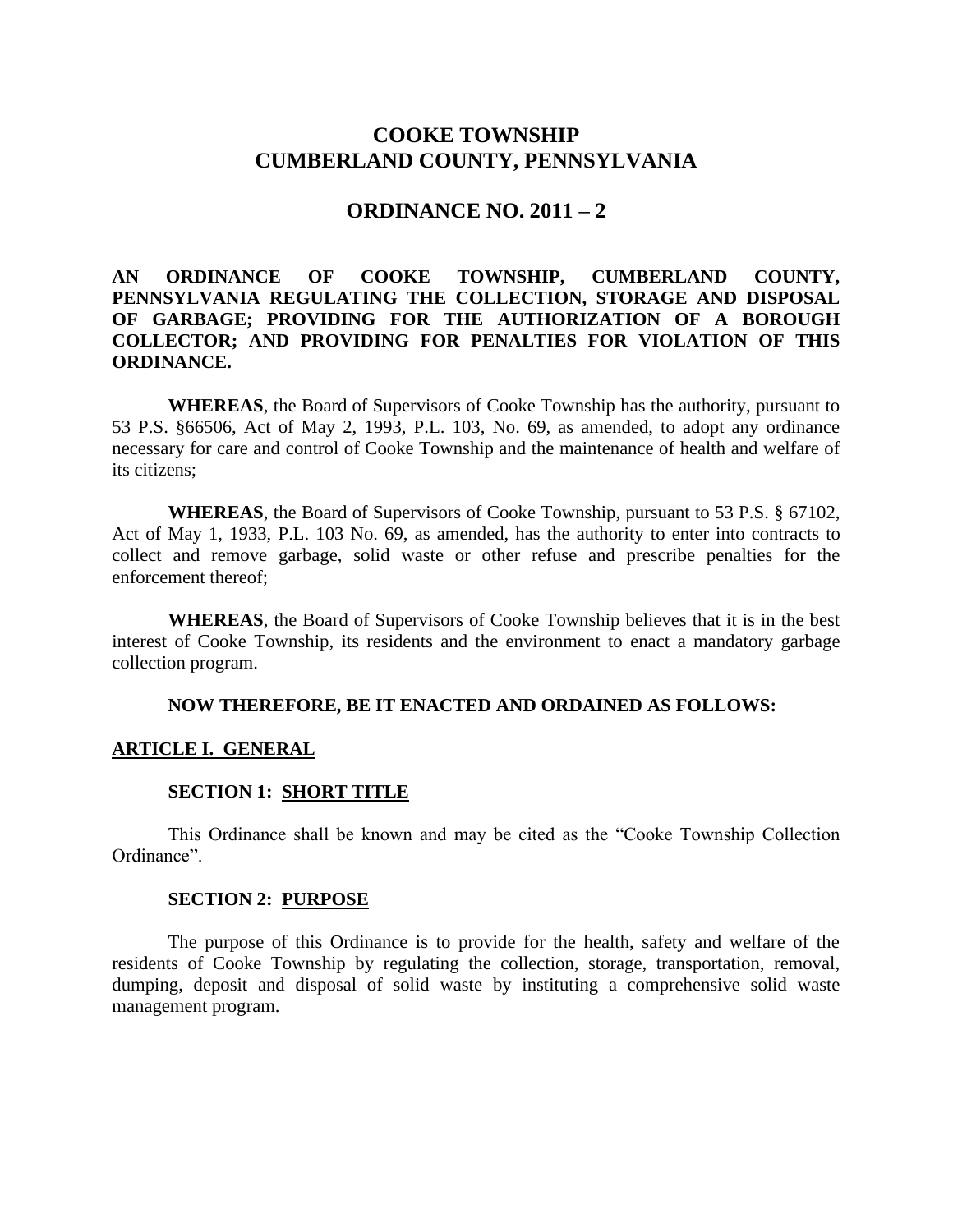## **SECTION 3: DEFINITIONS**

The following words and terms when used in this Ordinance shall have, unless the context clearly indicates otherwise, the meaning given to them in this Section:

**Seasonal Resident** – A person or persons who own a recreational or seasonal cabin and also has a primary residence outside of Cooke Township.

**Full Time Resident** – The resident who maintains a property in Cooke Township in which their primary addressed is located.

**Garbage** – All matter and materials which are discarded or rejected by the owners or producers thereof as offensive or useless, or which by their presence or accumulation may injuriously affect the health, comfort or safety of the citizens of Cooke Township. It shall include garbage, rubbish, trash and other refuse materials, but shall exclude human body waste, debris from household renovations, whether interior or exterior, dirt, rock, lead pipe, limbs, the trunks of trees, hazardous wastes, tires, appliances, and ashes.

**Hauler** – The person or entity licensed by the Township by means of an independent contract to have the right and privilege, subject to certain limitations, to collect, haul and/or dispose of solid waste and recyclables within Cooke Township, but shall not be construed as meaning that such person is an agent, employee, official or representative of the Township.

**Mandatory participation** – Every full time resident in Cooke Township participating in the solid waste collection program initiated by the Township with the authorized hauler.

**Person** – Every natural person, firm, corporation, partnership, association, institution or other entity.

**Public Nuisance** – Any premises or part of premises which is capable of being a fire, health or safety hazard due to, but not limited to accumulation of flammable materials, solid waste, hazardous waste; or any premises or part thereof which contains unauthorized accumulation of solid waste.

**Residential dwelling unit** – A single unit providing complete, independent living facilities for one or more persons including permanent provisions for living, sleeping, eating, cooking and sanitation.

**Toter cart** – A 90-99 gallon container to be distributed by the hauler and will remain the property of the hauler.

**Township** – Cooke Township, Cumberland County, Pennsylvania.

**Township Collection Service** – A service for the collection of solid waste in accordance with this Ordinance.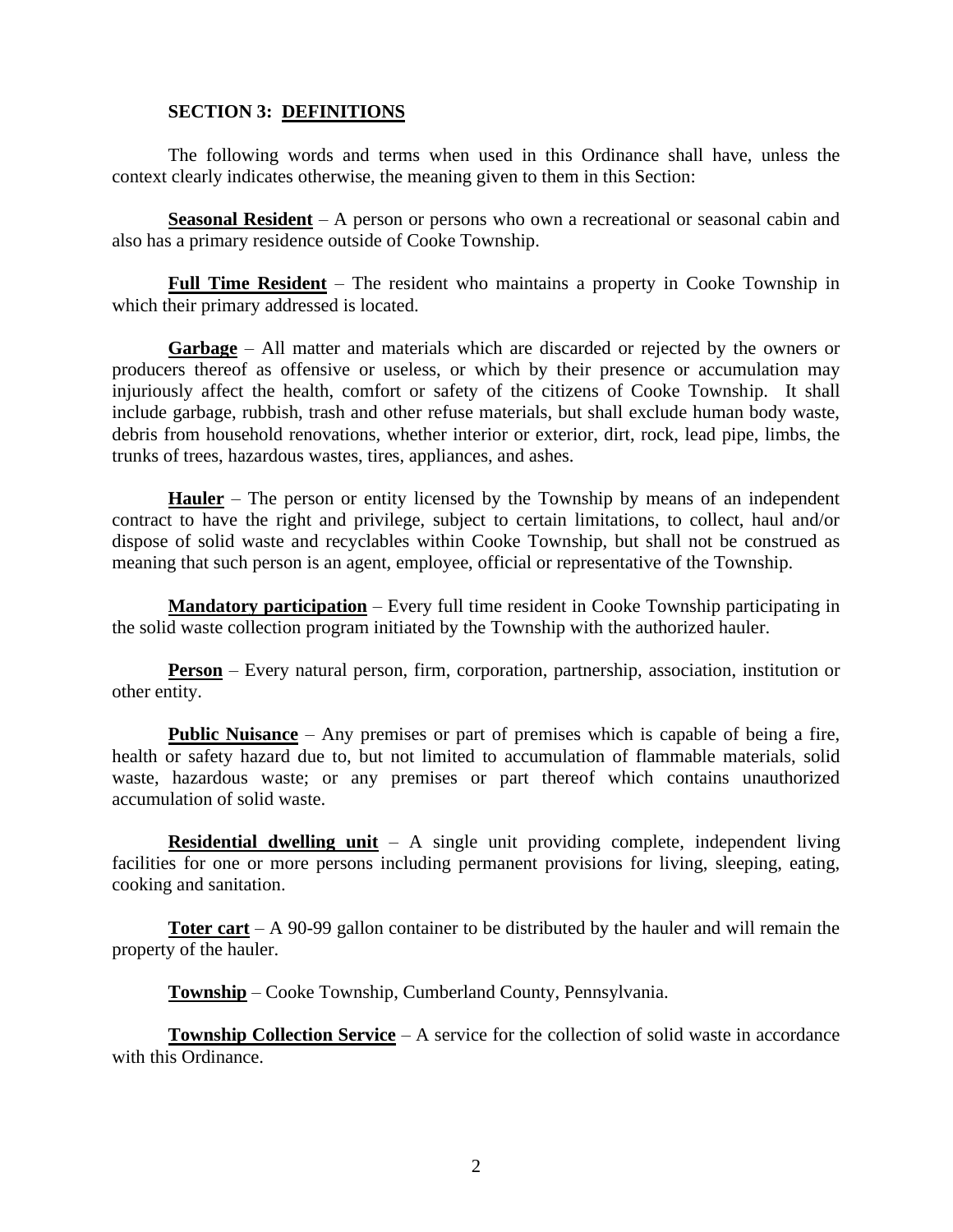**Truck** – A motor vehicle used for the collection of solid waste on which has mounted thereon an approved type, watertight sanitary body, or which has a standard truck body made watertight and equipped with means of covering to prevent loss of material by wind.

# **ARTICLE II. MANDATORY PARTICIPATION, COLLECTION PRACTICES AND DISPOSAL**

- A. All full time residents within Cooke Township and recreational or seasonal residents who choose to participate each quarter are required to provide for the regular preparation, collection and removal of garbage generated at such properties via the Township and its designated hauler in one of the following manners:
	- 1. "Full service" by weekly disposal utilizing a tote provided by the Hauler;
	- 2. "Full service" by weekly disposal via utilizing a maximum of 2 garbage cans or 6 bags of 33 gallons each;
	- 3. Purchase of and use of 33 gallon bags on an "as needed" basis, (subject to a minimum requirement set forth in subparagraph F below), specially designated as such.
- B. Effective January 1, 2012, garbage from all full time residents or those who have signed up for service within the Township shall be collected by the authorized Township Hauler on a weekly basis. Garbage shall be collected in one of the manners stated in A above.
- C. The Township shall, via written Resolution, establish a fee schedule for each service option. The fee schedule may be amended at any time via Resolution.
- D. Failure to participate, or termination of service for non-payment to the Hauler, shall be a violation of this Ordinance and punishable as hereinafter described in Article IV hereof.
- E. Those persons, households and/or residential buildings selecting the flat rate service shall be billed a fixed charge by the Township or its designee and payable directly to the Township. Billing by the Township may be in advance of service. Participants in the flat rate system shall receive 90-99 gallon toter cart to be distributed by, and remain the property of the Hauler. Garbage generated in excess of the 90-99 gallon capacity shall be placed in trash bags identified with tags or other distinguishing marker sold by the Hauler. Any such bags in excess of the 90- 99 gallon capacity of the toter cart shall be subject to an additional charge by the Hauler. Such charge shall be the same per bag cost as the per bag cost under the per bag system of collection.
- F. Those persons, households and/or residential buildings selecting the per bag collection service shall purchase bags from the Township. Participants in the per bag system shall be required to purchase a minimum of 12 bags per year.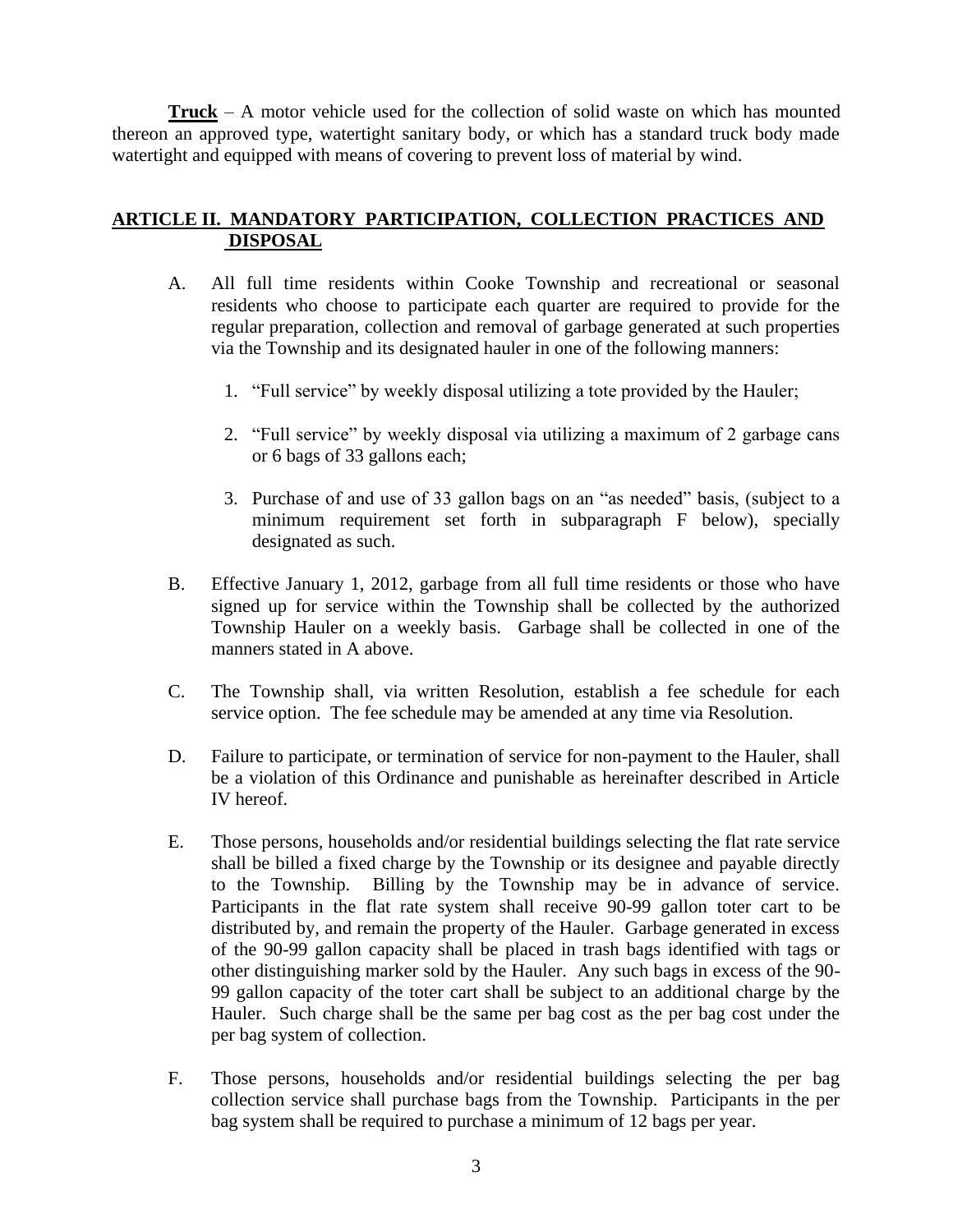G. An owner or occupant may, at the discretion of the Township, be granted an exemption. Recreational or seasonal residents are considered exempt unless they request a full-time or quarterly basis residential trash service. An owner or occupant seeking exemption shall make application in writing on a form provided by the Township.

### **H. Collection Practices for Apartment Buildings, Townhouse Complexes, Condominium Complexes, Mobile Home Parks and Similar Complexes**

On or after January 1, 2012, the owner, landlord, or an authorized agent of an owner or landlord of an apartment building, townhouse complex, condominium complex, mobile home park or similar complexes shall establish a collection system at each property by contracting with the Township Hauler for collection of said items.

Failure of the owner or occupier of property to provide for the collection of solid waste and for recyclable materials as set forth in this article shall constitute a violation subject to penalty and enforcement as provided by Article V.

- I. The customer shall place the garbage at the mailbox or other designated area.
- J. All bags containing garbage shall be tied shut.
- K. Neither hazardous waste nor any other materials not meeting the definition of "garbage" shall be placed in containers or bags for regular collections but rather shall be handled and disposed of in an alternate and safe manner and in accordance with all applicable federal, state, and local statutes, ordinances, rules and regulations.
- L. It shall be unlawful for any person unauthorized by the Township to collect or remove garbage items from any other person's property. Any and each collection in violation hereof from one or more locations shall constitute a separate and distinct offense punishable as hereinafter provided.

## **ARTICLE III. ESTABLISHMENT OF A SOLID WASTE DISPOSAL PROGRAM; PREPARATION OF SOLID WASTE**

## **SECTION 1: PREPARATION, STORAGE AND COLLECTION OF GARBAGE**

- I. Preparation of garbage:
	- (1) Preparation for collection:
		- (a) All garbage shall be drained of liquids before being deposited for collection and shall be separated and stored apart from recyclable materials.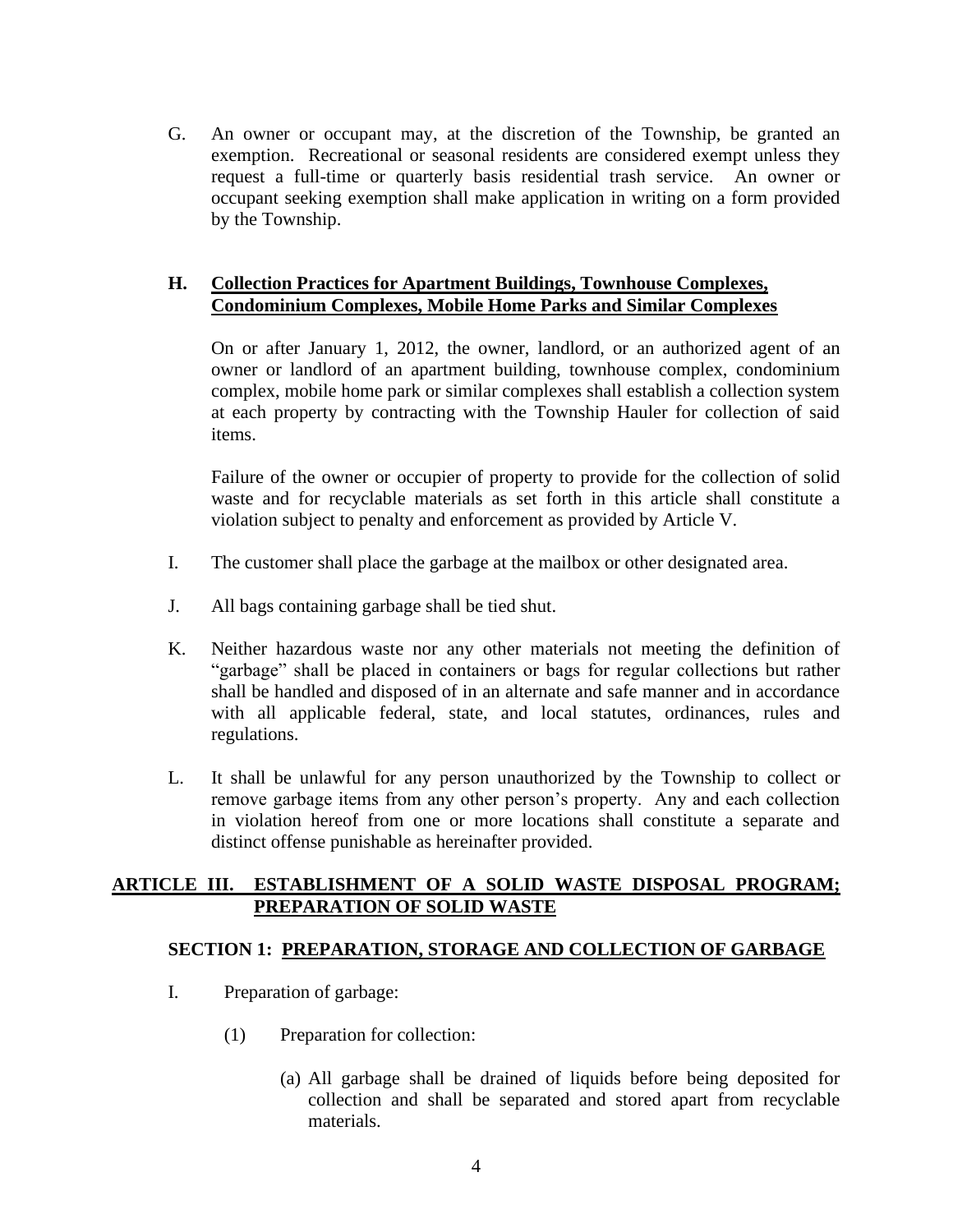- (b) Glass and plastic containers shall have caps and lids removed.
- (c) Glass, cans and plastics shall be rinsed free of contaminants.
- (d) All materials shall be otherwise prepared for collection in accordance with such regulations as are established by the Township.
- II. Containers:
	- (1) Containers to be collected by the Township Licensee or Hauler:
		- (a) All garbage, to be regularly collected by the Township Licensee or Hauler shall be placed in 33 gallon plastic bags purchased by individual residents for such use or trash can be placed in 90-99 gallon toter, as provided by hauler without the use of bags.
		- (b) Bulk waste may be included at the time of pick-up. One bulk per week is permitted with notice to the Hauler. The collection of such bulk waste shall be subject to the restrictions and requirements of the Hauler.
		- (c) All garbage placed for collection shall be enclosed entirely within the 30-33 gallon plastic bag purchased by individual residents for such use, except for toter use or into the toter provided by the Hauler in which no bags are required. Solid waste placed in the bag shall be in such a quantity that the plastic bag can be tied closed and all contents thereof completely confined within the bag. Taping and/or cutting of bags for the purpose of depositing therein solid waste in an amount of excess of the bag's intended capacity is prohibited.
		- (d) Ninety to ninety-nine (90-99) gallon solid waste carts (toter carts) shall be delivered by the Hauler to those residents selecting the flat rate system. Such toter carts shall remain the property of the Hauler.

No manner of containing garbage for collection shall be unnecessarily offensive to the senses, and provide further that approved bulk containers of metal, watertight and tight-fitting covers, may be used for commercial and institutional solid waste and recyclables and waste from apartment buildings and townhouse complexes, and that in the case of bulky waste being by its nature impractical of containment and incapable of causing litter, no container shall be required for collection purposes.

(e) Curbside recycling is also available, but not mandatory.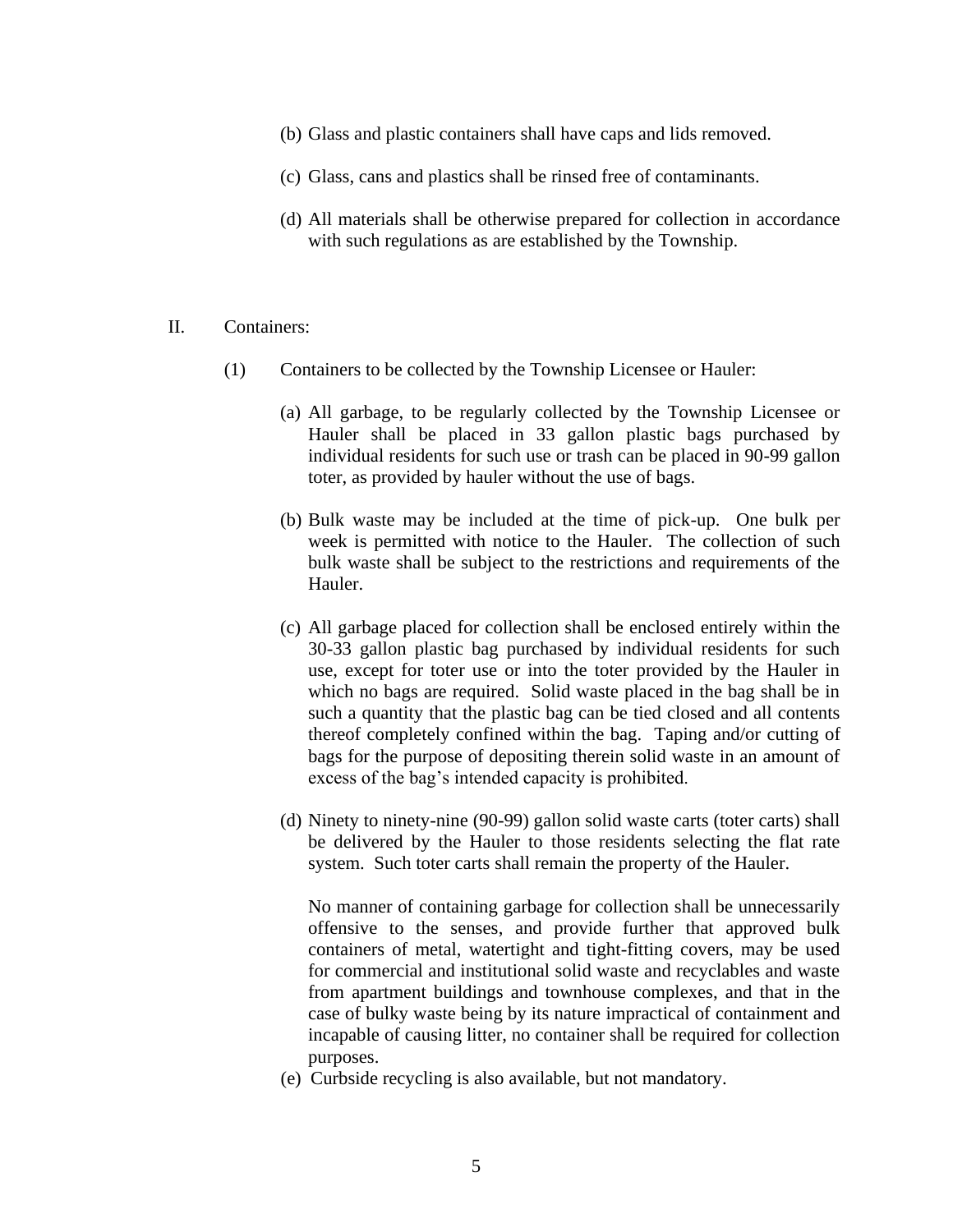### **SECTION 2: ADMINISTRATIVE FEES**

Cooke Township as well as Southampton Township may impose administrative fees in order to pay for the administrative expenses of this program.

#### **ARTICLE IV: PENALTIES FOR VIOLATION; ENFORCEMENT**

### **SECTION 1. PENALTIES**

Any person violating any of the provisions of this Ordinance, or, who assists in the violation of this Ordinance, shall be subject to a fine of not less than One Hundred (\$100.00) Dollars nor more than One Thousand (\$1,000.00) Dollars, plus cost of prosecution, including reasonable attorney's fees, to imprisonment for a term not exceeding thirty (30) days. Every violator of the provision of this Ordinance shall be deemed guilty of a separate offense each and every day such violation continues and shall be subject to the penalty imposed by this Section for each and every separate offense.

It shall be in violation of this Ordinance for any person to interfere with a Township Licensee(s) or Hauler in its performance of collection, transporting and/or disposing of recyclable materials and/or solid waste.

Any premises on which conditions of waste exist causing it to be a public nuisance is prohibited. Failure to resolve or remedy said public nuisance after receiving written notice to do so shall be deemed a violation of this Ordinance punishable as herein provided.

The presence of any articles containing a person's name among solid waste or recyclables shall create a rebuttable presumption that solid waste or recyclables are the property of the person whose name is found therein. This presumption can only be rebutted by clear and convincing evidence to the contrary.

Nothing herein is intended to preclude Cooke Township's exercise of any additional remedies in law or equity, for noncompliance with this Ordinance.

### **SECTION 2: ENFORCEMENT**

The Code Enforcement Officer or any other agent designated by the Supervisors of Cooke Township shall have the authority to enforce the provisions of this Ordinance.

#### **ARTICLE IV: ADMINISTRATIVE PROVISIONS**

The Supervisors of Cooke Township may, by Resolution, enact provisions necessary for administration of this Ordinance.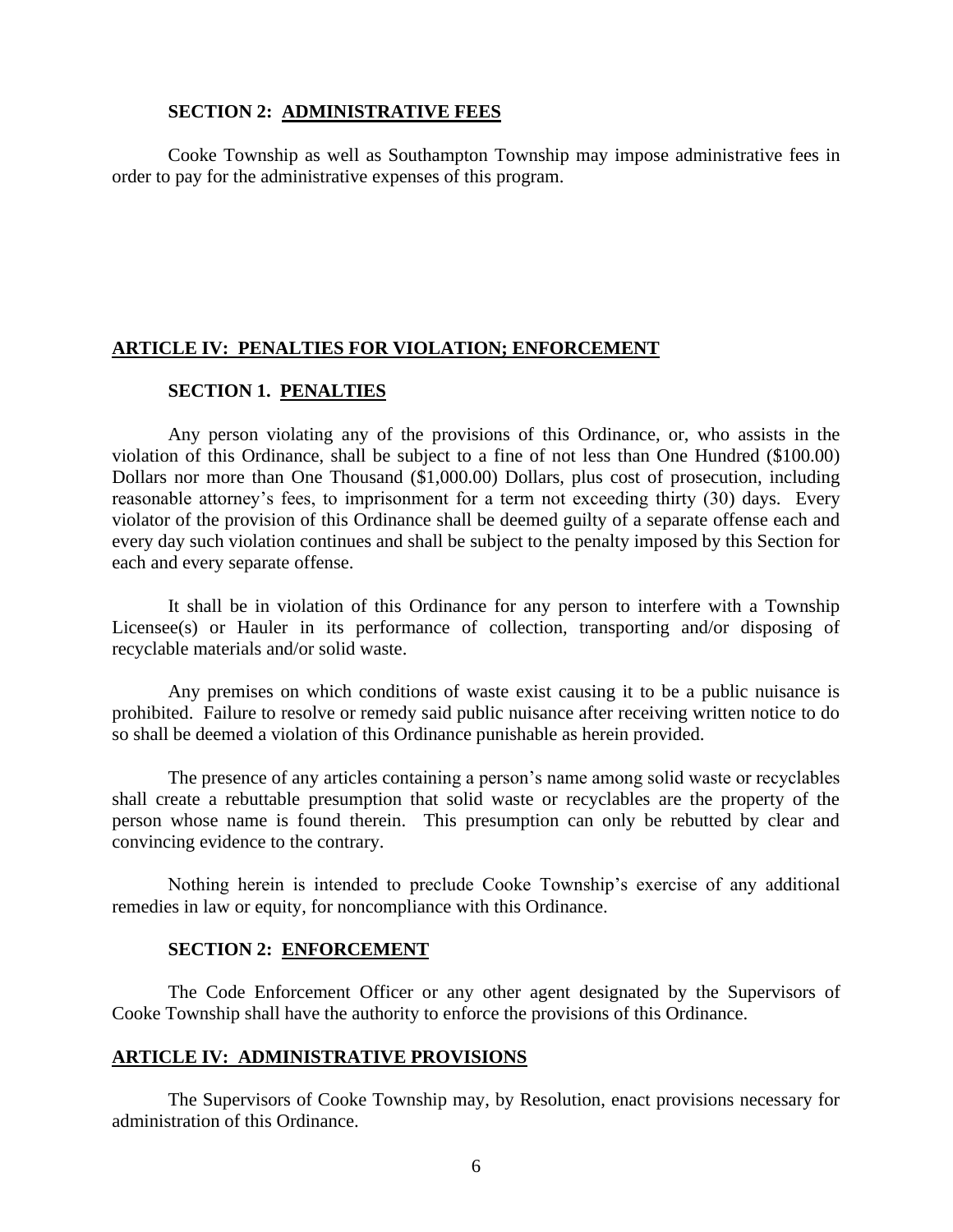## **ARTICLE V: SEVERABILITY**

If any section, subsection, clause, or phrase of this Ordinance is held unconstitutional or invalid for any reason, such decision shall not affect the remaining portions of this Ordinance.

### **ARTICLE VI: EFFECTIVE DATE**

This Ordinance shall be effective on January 1, 2012.

## **ARTICLE VII: REPEALER**

All ordinances or parts of ordinances inconsistent herewith are hereby repealed.

**DULY ENACTED AND ORDAINED** this 4th day of October 2011, by the Supervisors of Cooke Township, Pennsylvania in lawful session duly assembled.

 $\overline{\phantom{a}}$  , which is a set of the set of the set of the set of the set of the set of the set of the set of the set of the set of the set of the set of the set of the set of the set of the set of the set of the set of th

# **TOWNSHIP OF COOKE CUMBERLAND COUNTY, PENNSYLVANIA**

ATTEST: \_\_\_\_\_\_\_\_\_\_\_\_\_\_\_\_\_\_\_\_\_\_\_\_\_\_\_\_\_\_\_\_\_\_\_\_\_\_\_\_

# **CARL W. JONES, III**, CHAIRMAN

**SECRETARY** 

\_\_\_\_\_\_\_\_\_\_\_\_\_\_\_\_\_ \_\_\_\_\_\_\_\_\_\_\_\_\_\_\_\_\_\_\_\_\_\_\_\_\_\_\_\_\_\_\_\_\_\_\_\_\_\_\_\_ **CAROL JONES** SAM SANGIALOSI, VICE CHAIRMAN

**DIANE M. BATT**, SUPERVISOR